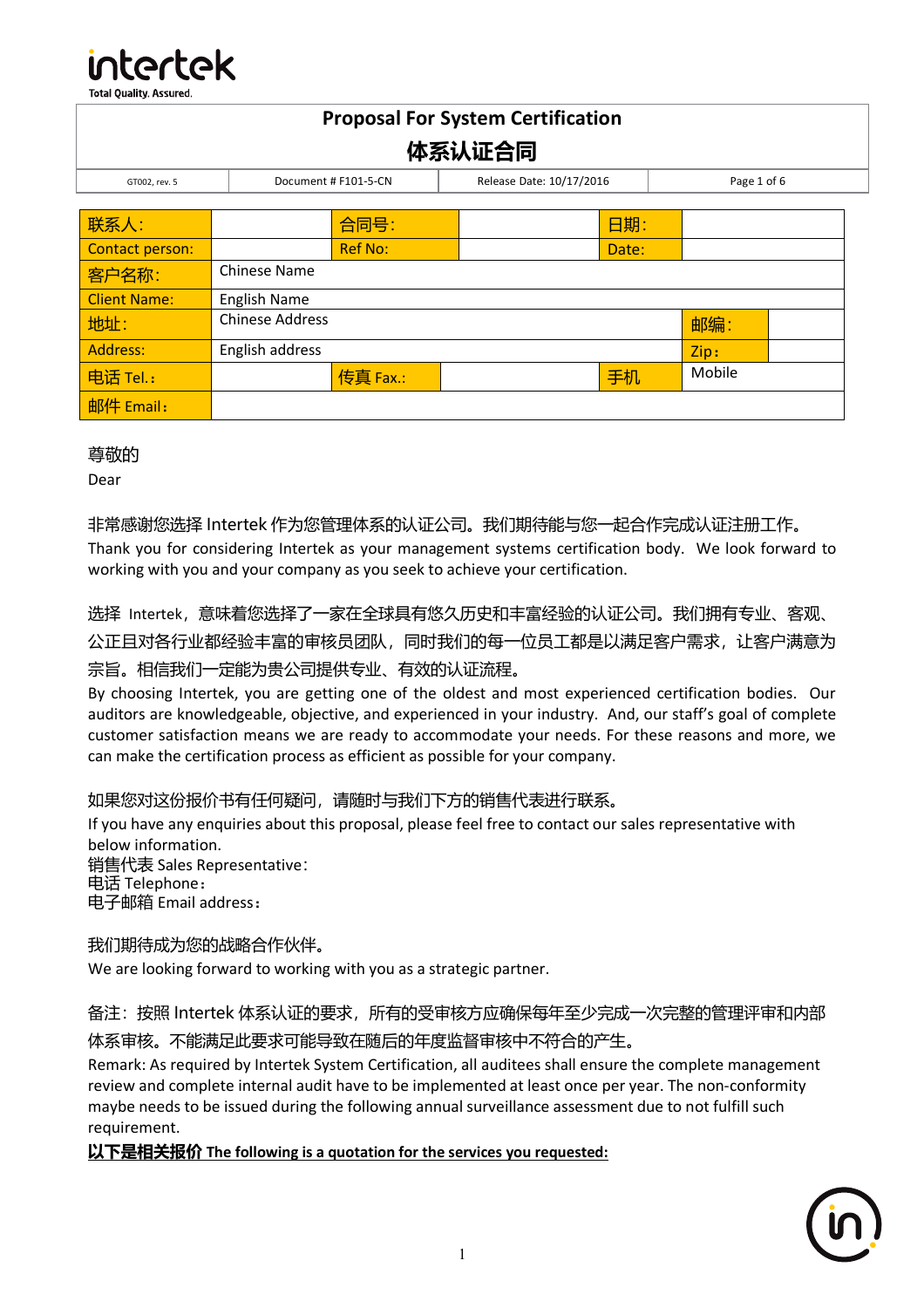

## 认证标准 **Standard/Audit Criteria**:

| ISO 9001                                          | ISO 14001           |      | BSI OHSAS18001                    |  |
|---------------------------------------------------|---------------------|------|-----------------------------------|--|
| ISO22000                                          | FSSC22000           |      | HACCP- GB/T 27341<br>$-$ GB 14881 |  |
| 乳制品HACCP-<br>GB/T 27341<br>GB/T 27342<br>GB 12693 | 乳制品GMP-<br>GB 12693 |      | 其他                                |  |
| 认证方 Certification Body:                           |                     |      |                                   |  |
| Intertek Certification Ltd                        |                     |      | 上海天祥质量技术服务有限公司                    |  |
| Intertek Certification AB                         |                     | (其他) |                                   |  |
| 认可机构 Accreditation(s):                            |                     |      |                                   |  |
| 中国 CNAS<br>瑞典 SWEDAC<br>]其他/Others<br>英国 UKAS     |                     |      |                                   |  |
| 认证范围 Scope of certification:                      |                     |      |                                   |  |
|                                                   |                     |      |                                   |  |

EAC 代码 NACE 代码 Number of Employee 员工人数: 其他 Others

#### 多场所方案(各)现场信息 **Site(s) information for Multisite Scheme**:

| 序号 | Site Address (现场地址) | Scope of Certification (认证范围) | <b>Number of Employee (员工人数)</b> |
|----|---------------------|-------------------------------|----------------------------------|
|    |                     |                               |                                  |
|    |                     |                               |                                  |
|    |                     |                               |                                  |

## 监督审核频率 **Surveillance frequency**

一年一次 Once per year ;

一年两次 Twice per year ;

 $\Box$  第一次监督审核在首次审核后的 6 个月后进行, 然后在证书的有效期内再进行两次年度监督审核; The first surveillance will be in six months later after the initial audit, and then twice annual surveillance audits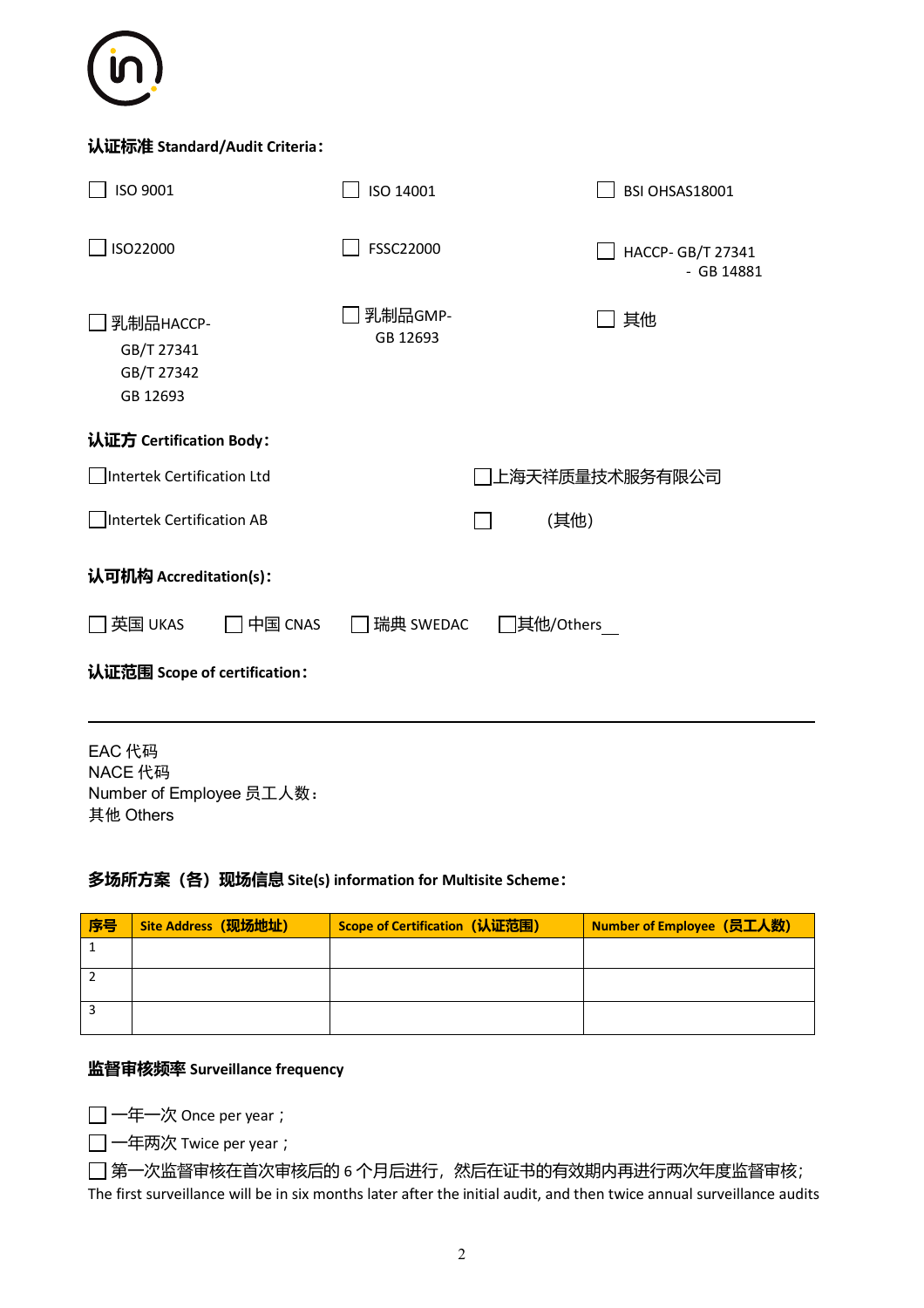

will be arranged in certification valid period;

#### 此报价所涉及的第一次现场审核的类型 **Audit type for the first visit in this quotation**

□ 首次审核 Initial Audit (两阶段审核 Two Stages Audit)

在实施完第一阶段审核之后,有可能根据审核结果调整第二阶段的审核人天以及审核日期

Duration and scheduling of the Stage II activity may be adjusted as a result of the Stage I activity.

转证审核 Transfer-Audit

It is the transfer review and surveillance activity which its validity is conditional to the validity of the certificate, including its eligibility for transfer, and the successful completion of the transfer process.

该转证评审以及监督审核活动是基于证书在有效期内,适合转证且成功完成转证流程。

Re-assessment Audit 复评审核

□ 第 次监督审核 The No. 22 Surveillance Audit

单一管理体系审核 Single Management System Assessment

整合管理体系审核 Please specify 请说明, Integrated Management System Assessment

#### **1.1.** 审核费用 **Schedule of Audit fees:**

#### **1.1.1** 适用于首次审核 **Applicable for Initial audit**

| Activity 活动               | Year 1 首年 | Year 2 第二年 | Year 3 第三年 | 三年总计 Total |
|---------------------------|-----------|------------|------------|------------|
| Admin fee/Certificate fee |           |            |            |            |
| 管理费/证书费                   |           |            |            |            |
| <b>Document Review</b>    |           |            |            |            |
| 文审                        |           |            |            |            |
| Stage 1 Initial Audit     |           |            |            |            |
| 首审一阶段                     |           |            |            |            |
| Stage 2 Initial Audit     |           |            |            |            |
| 首审二阶段                     |           |            |            |            |
| Surveillance Audit 1      |           |            |            |            |
| 第一次监督                     |           |            |            |            |
| Surveillance Audit 2      |           |            |            |            |
| 第二次监督                     |           |            |            |            |
| Annual Fee                |           |            |            |            |
| 年费                        |           |            |            |            |
| 增值税 VAT                   |           |            |            |            |
| 总价 SUM                    |           |            |            |            |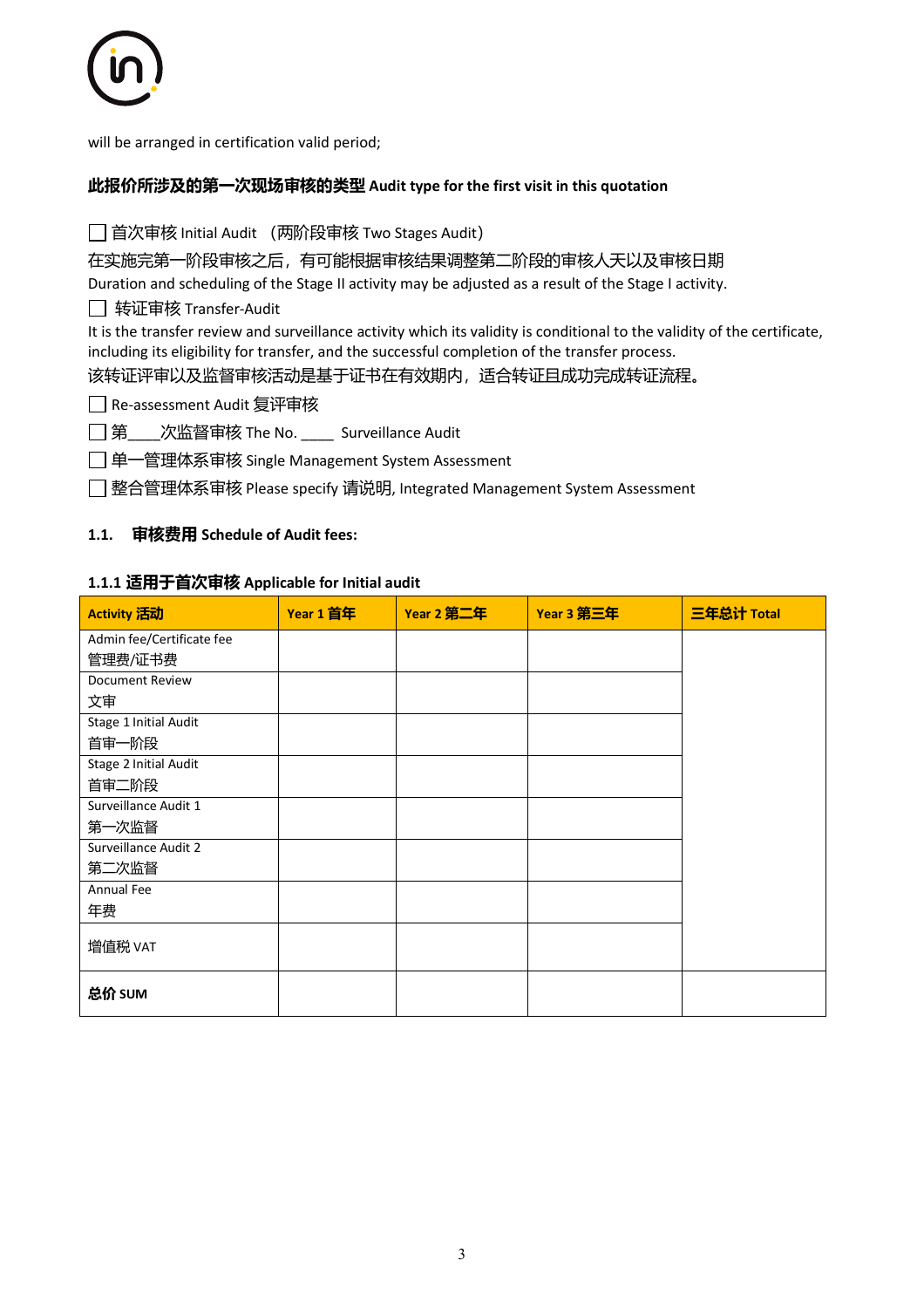#### **1.1.2** 适用于复评审核 **Applicable for re-assessment**

| Activity 活动               | Year 1 首年 | Year 2 第二年 | Year 3 第三年 | 三年总计 Total |
|---------------------------|-----------|------------|------------|------------|
| Admin fee/Certificate fee |           |            |            |            |
| 管理费/证书费                   |           |            |            |            |
| <b>Document Review</b>    |           |            |            |            |
| 文审                        |           |            |            |            |
| Re-assessment Audit       |           |            |            |            |
| 复评审核:                     |           |            |            |            |
| Surveillance Audit 1      |           |            |            |            |
| 第一次监督                     |           |            |            |            |
| Surveillance Audit 2      |           |            |            |            |
| 第二次监督                     |           |            |            |            |
| Annual Fee                |           |            |            |            |
| 年费                        |           |            |            |            |
| 增值税 VAT                   |           |            |            |            |
| 总价 SUM                    |           |            |            |            |

所有支出,如差旅,当地交通等,将以实际发生额收取。除此以外,需承担开具发票(包括增值税)所发生 的劳务税及其它官方征税。如需额外的证书,请另行支付每张 500 元。仅在客户没有欠费、认证正常的 情况下,证书有效性在中国国家认监委网站 (http://www.cnca.qov.cn/cnca/) 可查, 但签署证书及标志使用 承诺的项目除外。此报价 90 天内有效。

All Out of Pockets expenses such as travel expense, local conveyance etc. will be charged and invoiced at actual. In addition to the fees charged by us, service tax (including VAT) and other government levies as applicable at the time of raising invoice shall be payable. Additional certificates can be purchased for RMB 500 per certificate. When there is no failure of the Client to pay Intertek any sum due or maintain compliance with certification requirement. The annual validity of the certificate can only also be checked through the website (http://www.cnca.qov.cn/) of CNCA in China, but the signed certificates and projects that marked using commitments are excluded. This quotation is valid for 90 days.

一些无法预料情况的发生可能会使审核时间增加而满足认证活动的完成。这其中包括不符合相关标准时 现场纠正措施的验证。另外,如客户存在现场被其顾客投诉,产品退回,品质、交付和/或服务及其相关 方面的负面趋势报告的情况,可能需要追加特殊审核。这些额外审核发生的费用需另行支付并且该审核 最少为一人天。认证范围将由审核组在现场审核时进行确认。

Unforeseen circumstances may occur which would require additional services related to investigative activities. This includes on-site corrective action reviews resulting from not meeting the audit criteria. In addition, special audits may by necessary as a result of field complaints, product recalls, and customer reports of poor trends in quality, delivery and/or services or related issues. Investigative visits of this type will be billed at your audit-day rate stated above with travel costs and based on a minimum of one day. Certification Scope would be further reconfirmed during onsite audit by audit team.

# 客户承诺 **Commitment of company**

客户获得认证后应持续保持其管理体系有效运行,并遵守认证认可相关法律法规,协助认证监管部门的监 督检查,对有关事项的询问和调查如实提供相关材料和信息。在获得认证后发生以下情况时,客户应及 时向认证机构通报:

The client shall ensure continuous effectiveness of its management system and obey with certification and accreditation related laws and legislative regulations, assist with surveillance check from governmental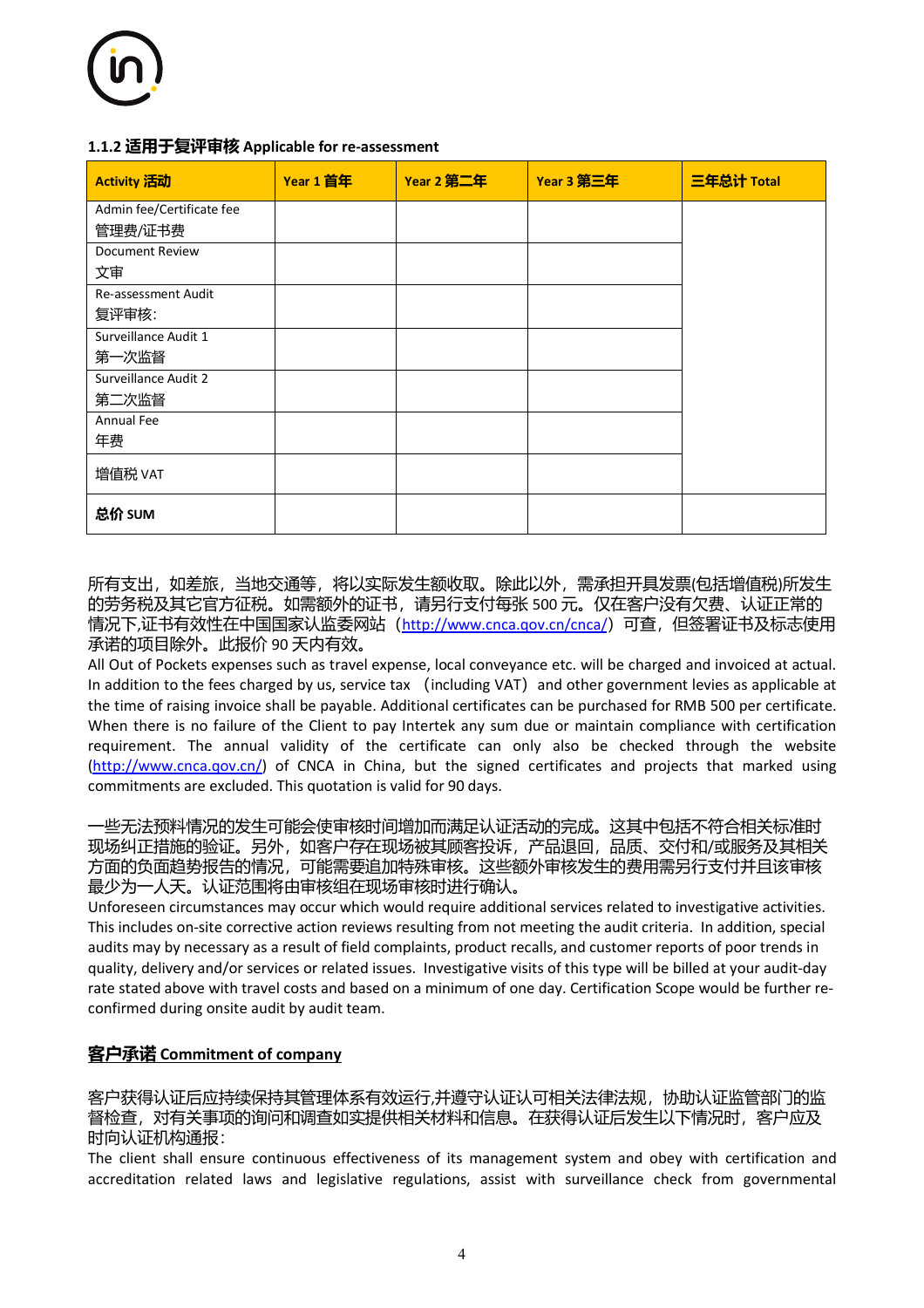

certification supervision sector and respond truthfully to any inquiry and investigation in this regard with required materials and information. In below circumstance, the client shall notify certification body in time; ①客户及相关方有重大投诉。

Major complaints received from the customer and interested parties

②生产的产品或服务被执法监管部门认定不符合法定要求。

Products or service determined by supervision department to be incompliance with legal requirements.

③发生产品或服务的质量安全事故。

③Quality safety accident occurred with regard to products or service

④相关情况发生变更,包括:法律地位、生产经营状况、组织状态或所有权变更;取得的行政许可资格、 强制性认证或其他资质证书变更;法定代表人、最高管理者、管理者代表变更;生产经营或服务的工作 场所变更;管理体系覆盖的活动范围变更;管理体系和重要过程的重大变更等。

④ Changes including legal status, manufacturing and business status, organizational status or ownership changes, changes to administrative permission qualification, compulsive certification or other qualification changes, legal representatives, top management, management representative change, changes to manufacture, business or service site or location, scope change for activities covered by management system; other significant changes to the system or major processes.

⑤出现影响管理体系运行的其他重要情况。

⑤Other major circumstance influenced management system operation.

客户承诺获得认证后正确使用认证证书、认证标志和有关信息,不擅自利用质量管理体系认证证书和相 关文字、符号误导公众认为其产品或服务通过认证。

The client committed to use certification certificate, certification logo and relevant information properly, not arbitrarily using quality management certification certificate and relevant words, symbols to misleading the public to think the products or service got certification.

## **2.** 付款信息 **Payment information**

#### **2.1.** 付款方式 **Payment Schedule**

请在现场审核前 7 个工作日支付当年的审核费用和年费;差旅费请在现场审核结束后支付。审核结束日后

2 个月客户仍处于欠费状态的, Intertek 将有权暂停其认证证书使用并通报相关方。超过 4 个月仍欠费的,

Intertek 将有权采取注销证书的行动。

Please pay the audit fee and annual fee to Intertek before 7 working days of on-site audit; Other travel expenses and local conveyance etc. shall be paid after on-site audit. For the client delinquent for over 2 months after completion of audit, Intertek has the right to suspend its certificate use and notify relevant parties. For the client delinquent for over 4 months, Intertek has the right to withdraw the certificate.

#### **2.2.** 取消费用 **Cancellation Fees**

在认可的要求下, Intertek 将和您共同确定审核日期, 如果您不能在审核前 5 天通知 Intertek 变化的审核

时间, Intertek 将向您收取审核员的误工人天费。

INTERTEK and you will mutually agree on a date for each activity per accreditation requirements. If you cancel any of the above without a Five (5) day notice, you may be billed for incurred auditor downtime.

#### **2.3.** 发票 **Invoicing**

#### 发票会在审核结束后开具。

Invoicing will be done upon completion of each activity. Our charges become payable when the invoice is issued.